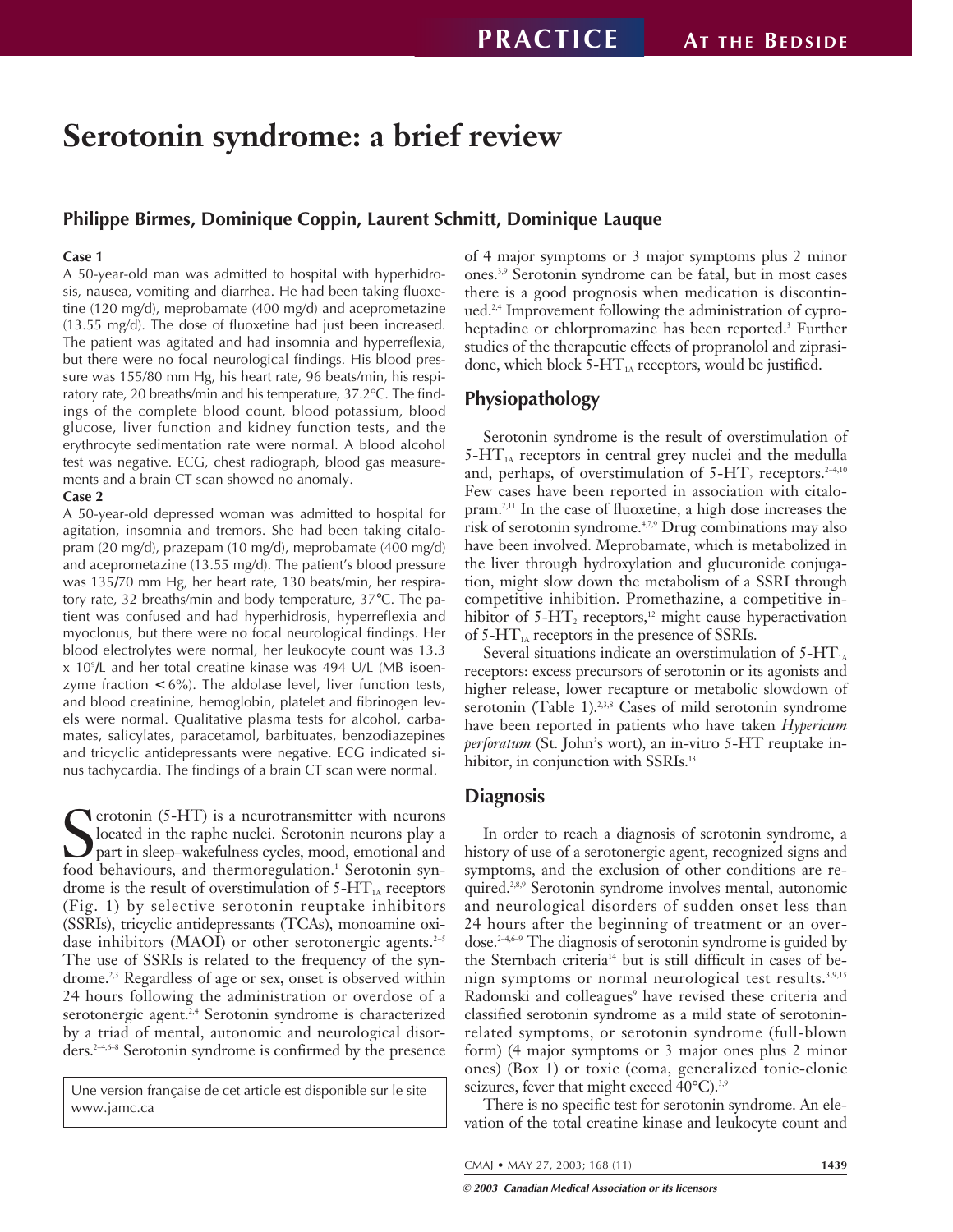elevated transaminase levels or lower bicarbonate levels have been reported.<sup>2,3,8</sup> Disseminated intravascular coagulation, kidney failure, acidosis or acute respiratory distress syndrome are secondary complications.<sup>2,9</sup>

The principal differential diagnosis is neuroleptic malignant syndrome (NMS) (Box 2).<sup>2-4,7,8,10,16</sup> Common criteria are alteration of consciousness, diaphoresis, autonomic instability, hyperthermia and elevated creatine kinase levels. NMS is observed most often following a rapid increase in dosage of a neuroleptic drug.2,10,17 These symptoms appear within 7 days in 66% of cases.<sup>17</sup> Certain risk factors (dehydration, agitation, organic cerebral disorders) are associated with development of the syndrome following a brief exposure.<sup>18</sup> Our patients were taking a phenothiazine (aceprometazine), one of the antipsychotic drugs associated with NMS, but the absence of hyperthermia and muscular rigidity and the presence of diarrhea and myoclonus were indicators of serotonin syndrome.<sup>19,20</sup> The most frequent differences between serotonin syndrome and NMS are indicated in Table 2.

## **Treatment**

Serotonergic agents must be discontinued.<sup>2,3,9</sup> Monitored intravenous (IV) electrolyte solution is administered in a hospital environment in order to maintain diuresis above



Sheppard Chesley Sheppard

> **Fig. 1: Mechanisms of serotonin syndrome. (1) Increased doses of L-tryptophan will proportionally increase 5-hydroxytryptamine (5-HT or serotonin) formation. (2) Amphetamines and other drugs increase the release of stored serotonin. (3) Inhibition of serotonin metabolism by monoamine oxidase (MAO) inhibitors will increase presynaptic 5-HT concentration. (4) Impairment of 5-HT transport into the presynaptic neuron by uptake blockers (e.g., selective serotonin reuptake inhibitors, tricyclic antidepressants) increases synaptic 5-HT concentration. (5) Direct serotonin agonists can stimulate postsynaptic 5-HT receptors. (6) Lithium increases postsynaptic receptor responses. Adapted with permission from Elsevier Science (Critical Care Clinics 1997;13[4]:763-83).**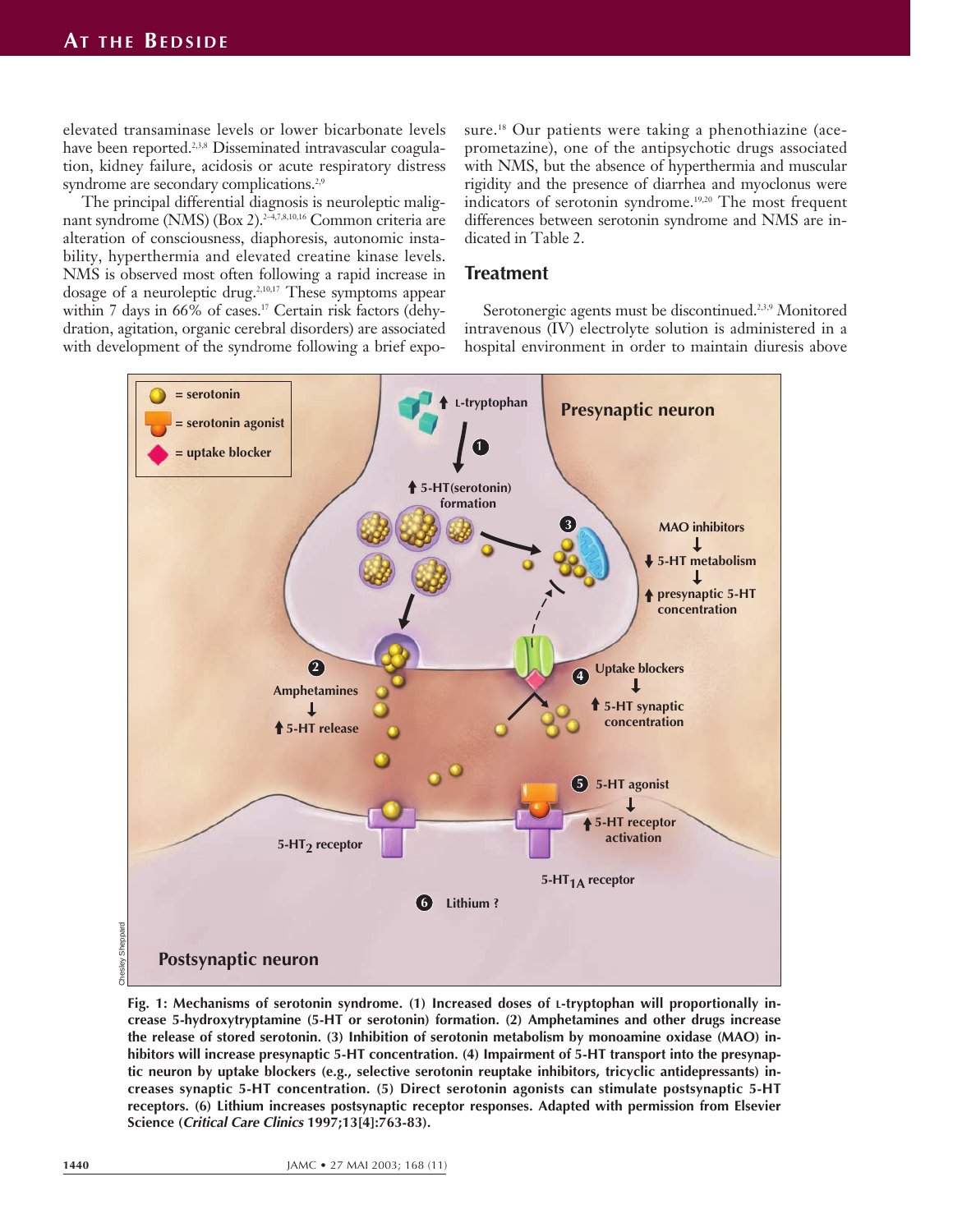$50-100$  mL/h and to avoid the risk of myoglobinuria.<sup>3</sup> Benzodiazepines may be prescribed to reduce anxiety. One case of partial improvement has been reported during treatment with propranolol.<sup>21</sup> The benefits of β-blockers, which block 5-HT<sub>1A</sub> receptors, may be supported by other studies.<sup>16</sup> Resuscitation (cooling off, mechanical ventilation, anticonvulsing agents, antihypertensive agents) may be required for serious cases.<sup>2,3,22,23</sup>

Although their effectiveness has not been demonstrated scientifically, cyproheptadine and chlorpromazine have been described as possible therapy for serotonin syndrome.<sup>2,3</sup> Cyproheptadine is a histamine-1 receptor antagonist with anticholinergic and antiserotonergic characteristics and can cause drowsiness.22,24 Chlorpromazine is a  $5-HT<sub>1A</sub>$  and  $5-HT<sub>2</sub>$  receptor antagonist neuroleptic that can have anticholinergic effects and cause hypotension, dystonias or NMS.<sup>3,22,25</sup> Cyproheptadine, which is taken orally, has lesser adverse effects.<sup>3</sup> Among newer antipsychotic drugs, ziprasidone is the most powerful for blocking  $5-\text{HT}_{1A}$  receptors.<sup>26</sup> Further study might outline its possible benefits; it has moderate extrapyramidal effects.

## **Course**

Most patients improve completely within 24 hours after being admitted. This is the case for individuals who have been taking cyproheptadine or chlorpromazine.<sup>2</sup> For 40% of patients, some symptoms persist longer. The more powerful the serotonergic agent and the higher the dose, the more serious these symptoms. Duration seems related to the half-life of the drug. $4,27$  Prescribing the antiemetic metoclopramide may increase the long half-life of fluoxetines (4–6 days).<sup>28</sup>

# **Cases revisited**

#### **Case 1**

A diagnosis of full-blown serotonin syndrome was reached taking into account the sudden increase in dosage

#### **Table 1: Situations that cause overstimulation of serotonin**  $(5-HT_{1A})$  receptors<sup>2,3,8</sup>

| Situation                                            | Associated drugs                                                    |  |
|------------------------------------------------------|---------------------------------------------------------------------|--|
| Excess of precursors of<br>serotonin or its agonists | Buspirone, L-dopa, lithium, LSD, L-<br>tryptophan, trazodone        |  |
| Increased release of serotonin                       | Amphetamines, cocaine, MDMA<br>("ecstasy"), fenfluramine, reserpine |  |
| Reduced reuptake of serotonin                        | SSRI, TCA, trazodone, venlafaxine,<br>meperidine                    |  |
| Slowing down of serotonin<br>metabolism              | MAOI, e.g., isocarboxazid,<br>selegiline                            |  |

Note: LSD = lysergic acid diethylamide, MDMA = methylenedioxy-methamphetamine, SSRI = selective serotonin reuptake inhibitors, TCA = tricyclic antidepressants, MAOI = monoamine oxidase inhibitors.

of fluoxetine and the presence of 3 major symptoms (elevated mood, hyperhidrosis, hyperreflexia) and 2 minor ones (insomnia, diarrhea). The patient's medication was discontinued. He was administered 3 L of electrolytic solution every 24 hours, 10 mg of IV metoclopramide dihydrochloride every 8 hours and 20 mg of dipotassium clorazepate orally every 12 hours. Nausea, vomiting, diaphoresis and diarrhea disappeared within 72 hours. The patient's anxiety subsided more slowly, and he was discharged 5 days later.

#### **Case 2**

A diagnosis of full-blown serotonin syndrome was reached because the patient was taking citalopram, there was probable voluntary overdose and 5 major symptoms (confusion, myoclonus, tremors, hyperreflexia, hyperhidrosis) were present. The medication was discontinued. The patient was administered 3 L of electrolytic solution every 24 hours. The patient's condition improved sufficiently regarding her confusion and the autonomic and neurological symptoms for her to be discharged 24 hours later.

#### **Box 1: Revised diagnostic criteria for serotonin syndrome3,9\***

1. Addition of a serotonergic agent to an already established treatment (or increase in dosage) and manifestation of at least 4 major symptoms or 3 major symptoms plus 2 minor ones

#### **Mental (cognitive and behavioural) symptoms**

Major symptoms: confusion, elevated mood, coma or semicoma

Minor symptoms: agitation and nervousness, insomnia

#### **Autonomic symptoms**

Major symptoms: fever, hyperhidrosis

Minor symptoms: tachycardia, tachypnea and dyspnea, diarrhea, low or high blood pressure

#### **Neurological symptoms**

Major symptoms: myoclonus, tremors, chills, rigidity, hyperreflexia

Minor symptoms: impaired co-ordination, mydriasis, akathisia

2. These symptoms must not correspond to a psychiatric disorder, or its aggravation, that occurred before the patient took the serotonergic agent.

3. Infectious, metabolic, endocrine or toxic causes must be excluded.

4. A neuroleptic treatment must not have been introduced, nor its dose increased, before the symptoms appeared.

\*Adapted from Radomski et al<sup>9</sup>